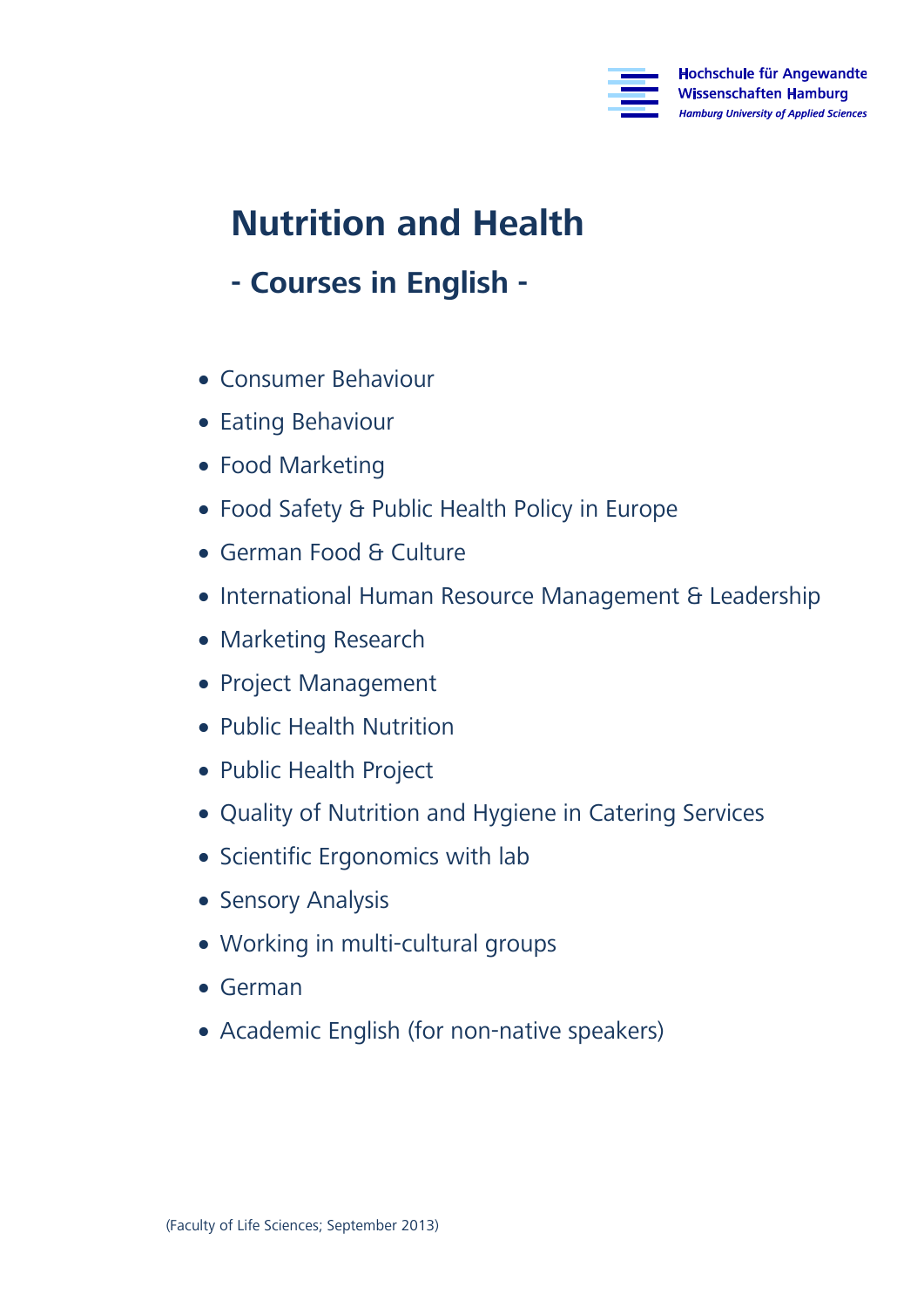| <b>Course Name: Consumer Behaviour</b>                                                                                                                                                                                                                                                                                                                                                                                                                                                                                                                                                                                                                                                                                                                                                                                 |                           |                                           |                        |  |
|------------------------------------------------------------------------------------------------------------------------------------------------------------------------------------------------------------------------------------------------------------------------------------------------------------------------------------------------------------------------------------------------------------------------------------------------------------------------------------------------------------------------------------------------------------------------------------------------------------------------------------------------------------------------------------------------------------------------------------------------------------------------------------------------------------------------|---------------------------|-------------------------------------------|------------------------|--|
| Degree programme:<br><b>Nutrition &amp; Home Economics (Bachelor)</b>                                                                                                                                                                                                                                                                                                                                                                                                                                                                                                                                                                                                                                                                                                                                                  |                           | Responsible Lecturer: Dr. Helmut Laberenz |                        |  |
| Work load: 150                                                                                                                                                                                                                                                                                                                                                                                                                                                                                                                                                                                                                                                                                                                                                                                                         | Lecture hours per week: 4 |                                           | <b>ECTS Credits: 5</b> |  |
| <b>Course objectives:</b><br>Students develop a general insight into the complexity of human behavior and relate it to the consumption<br>process (in particular regarding food purchases). Students should identify and describe relevant factors of<br>consumption behavior.<br>Students learn to understand and explain consumer behaviour on the basis of actual consumer research<br>findings.<br>Knowledge about factors of consumption behavior can be applied to the conceptualization of<br>$\bullet$<br>communication measures (e.g. in counseling) or of marketing measures (e.g. in product development).                                                                                                                                                                                                  |                           |                                           |                        |  |
| <b>Contents:</b><br>Households as business entities (status of private households in political economics, meaning of private<br>$\bullet$<br>consumption, economical explanatory approaches of consumer behaviour (utility theory, »homo<br>economicus«, Lancaster)<br>Decision behaviour (individual decision behaviour, group decisions, e.g. of private households)<br>$\bullet$<br>Psychological factors of consumer behaviour (system of psychological variables, activating determinants<br>$\bullet$<br>(emotion, motivation, attitude) and cognitive factors (perception, processing and memorization of<br>information)<br>Environmental factors of consumer behaviour (system of environmental variables, social physical<br>$\bullet$<br>environment)<br><b>About didactics and work load distribution:</b> |                           |                                           |                        |  |
| 50% problem based learning and group work; 50% lectures - 72 hours classes, 78 hours personal study<br><b>Requirements for participation:</b><br>Course<br>basic knowledge in marketing and psychology<br>language:                                                                                                                                                                                                                                                                                                                                                                                                                                                                                                                                                                                                    |                           |                                           |                        |  |
| English<br>Type of exam:<br>Presentation (oral and essay) of group works plus written examination                                                                                                                                                                                                                                                                                                                                                                                                                                                                                                                                                                                                                                                                                                                      |                           |                                           |                        |  |
| <b>Requirements for credit point allocation:</b><br>Active participation in class and group work                                                                                                                                                                                                                                                                                                                                                                                                                                                                                                                                                                                                                                                                                                                       |                           |                                           |                        |  |
| Literature:<br>Solomon M,. et al. Consumer Behaviour; a European Perspective (1999) London, Prentice Hall<br>Raffaele Zanoli, Eva Thelen, Helmut Laberenz: Consumer motives and barriers to buy organic products in: Otto Schmid<br>et al: A Guide to Successful Organic Marketing Initiatives (2004) Frick, S. Pg. 18-27                                                                                                                                                                                                                                                                                                                                                                                                                                                                                              |                           |                                           |                        |  |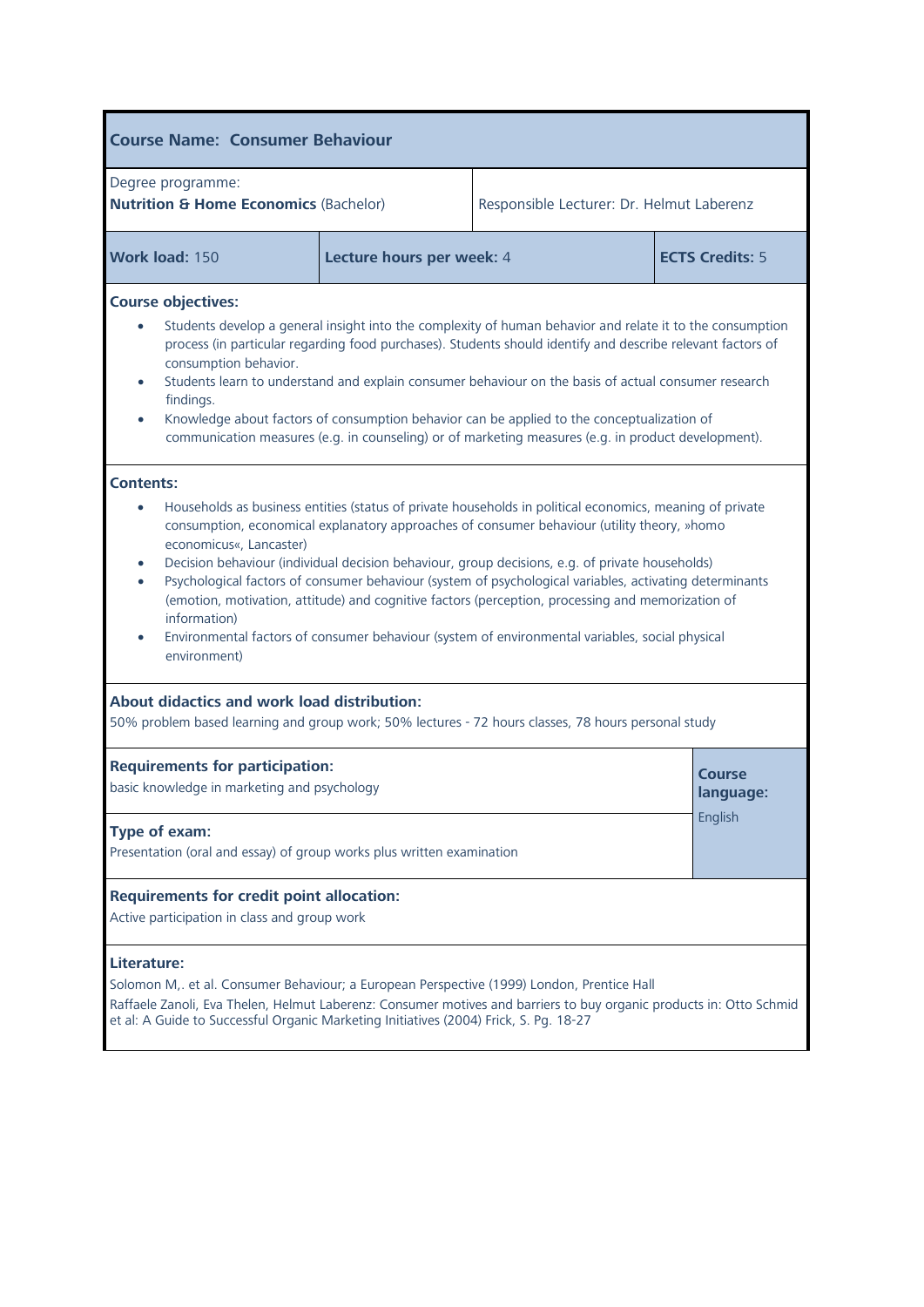| <b>Course Name: Eating Behaviour</b>                                                                                                                                                                                                                                                                                                                                                                                                                                                                                                                                                                                   |                           |                                                                       |                                    |
|------------------------------------------------------------------------------------------------------------------------------------------------------------------------------------------------------------------------------------------------------------------------------------------------------------------------------------------------------------------------------------------------------------------------------------------------------------------------------------------------------------------------------------------------------------------------------------------------------------------------|---------------------------|-----------------------------------------------------------------------|------------------------------------|
| Degree programme:<br>Food Science (Bachelor)                                                                                                                                                                                                                                                                                                                                                                                                                                                                                                                                                                           |                           | Responsible Lecturers:<br>Prof. Dr. Joachim Westenhöfer, Sibylle Adam |                                    |
| Work load: 150 hours                                                                                                                                                                                                                                                                                                                                                                                                                                                                                                                                                                                                   | Lecture hours per week: 4 |                                                                       | <b>ECTS Credits: 5</b>             |
| <b>Course objectives:</b><br>To describe and evaluate methods to assess eating behaviour.<br>To describe physiological, psychological, social and cultural determinants and consequences of eating<br>behaviour and to evaluate scientific literature in this field.<br>To develop, implement and to evaluate measures of health promotion and dietary interventions with<br>$\bullet$<br>special focus on overweight and eating disorders<br>To describe and use methods of life-long learning in the field of eating behaviour                                                                                       |                           |                                                                       |                                    |
| <b>Contents:</b><br>Scientific theories and models of nutritional psychology and nutritional sociology and applied methods<br>in health promotion, counselling and therapy.<br>Nutritional Psychology and nutritional Sociology: Principles of eating behaviour, methods to assess<br>$\bullet$<br>eating behaviour and nutritional status.<br>Dietary interventions: Behavioural modification techniques in dietary interventions, quality<br>$\bullet$<br>management and evaluation.<br>Applied nutritional psychology: Restrained eating, eating disorders and obesity: basic principles,<br>prevention and therapy |                           |                                                                       |                                    |
| About didactics and work load distribution:<br>40% lectures, 60% applied learning (reading articles, student presentations, excursion) - 72 hours classes; 78 hours<br>personal study                                                                                                                                                                                                                                                                                                                                                                                                                                  |                           |                                                                       |                                    |
| <b>Requirements for participation:</b>                                                                                                                                                                                                                                                                                                                                                                                                                                                                                                                                                                                 |                           |                                                                       | <b>Course language:</b><br>English |
| Type of exam:<br>assignment (homework/thesis) or written examination                                                                                                                                                                                                                                                                                                                                                                                                                                                                                                                                                   |                           |                                                                       |                                    |
| <b>Requirements for credit point allocation:</b><br>participation in study project and satisfactory thesis                                                                                                                                                                                                                                                                                                                                                                                                                                                                                                             |                           |                                                                       |                                    |
| Literature:<br>Pudel V, Westenhöfer J (2003). Ernährungspsychologie. Eine Einführung (3. Aufl.). Göttingen: Hogrefe Heidelberg: Spektrum Akademischer<br>Verlag.<br>Loque, B. (2004). The Psychology of Eating and Drinking. New York: Brunner-Routledge.<br>Ogden, J. (2008). The Psychology of Eating: From Healthy to Disordered Behavior. Malden: Wiley-Blackwell<br>additional articles of Journals; materials on the eLearning-Platform Moodle                                                                                                                                                                   |                           |                                                                       |                                    |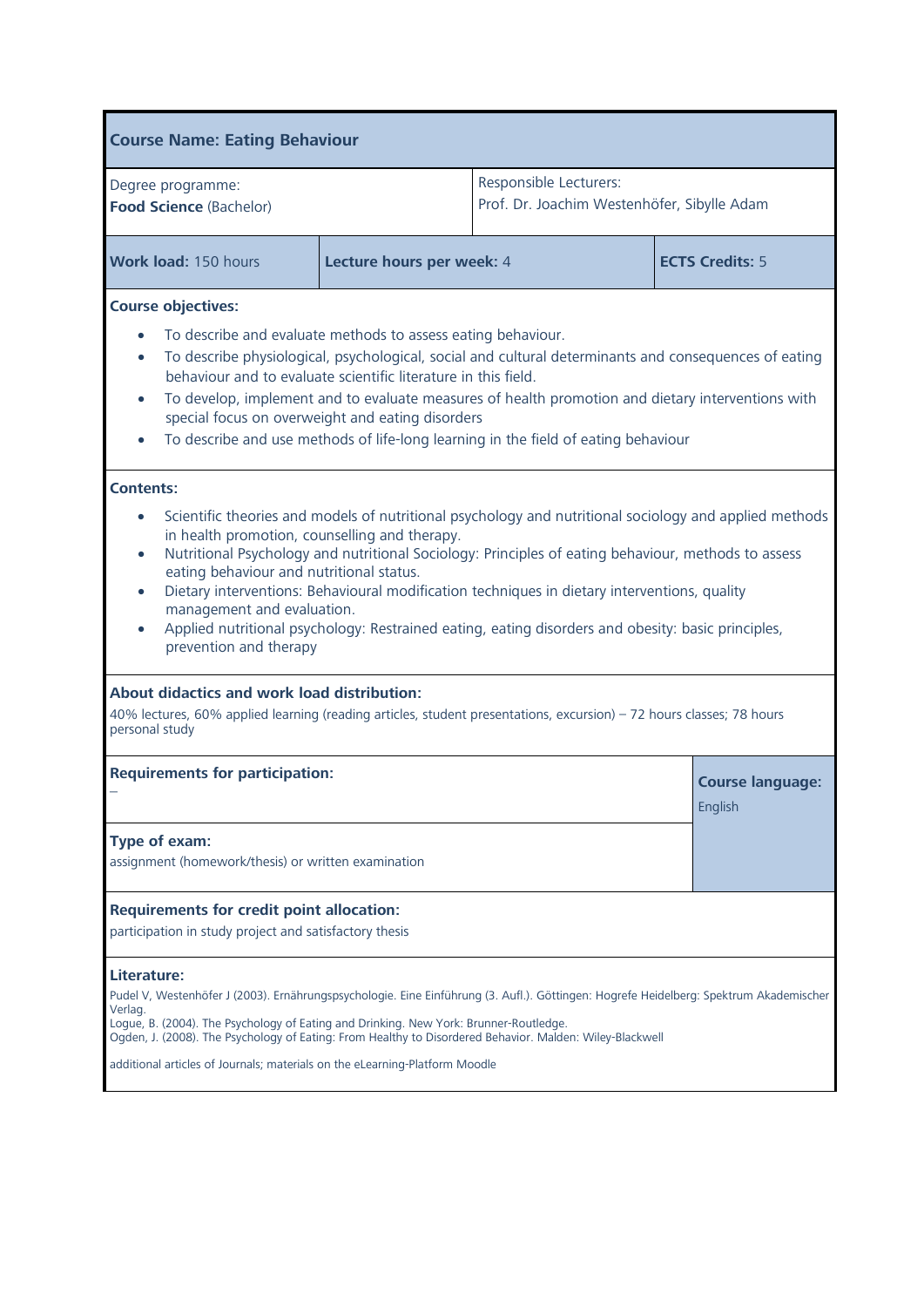| <b>Course Name: Food Marketing</b>                                                                                                                                                                                                                                                                                                                                                                                                                                               |                           |  |                            |  |
|----------------------------------------------------------------------------------------------------------------------------------------------------------------------------------------------------------------------------------------------------------------------------------------------------------------------------------------------------------------------------------------------------------------------------------------------------------------------------------|---------------------------|--|----------------------------|--|
| Degree programme:<br><b>Nutrition &amp; Home Economics (Bachelor)</b><br>Responsible Lecturer: Dr. Christoph Wegmann                                                                                                                                                                                                                                                                                                                                                             |                           |  |                            |  |
| Work load: 150                                                                                                                                                                                                                                                                                                                                                                                                                                                                   | Lecture hours per week: 4 |  | <b>ECTS Credits: 5</b>     |  |
| <b>Course objectives:</b><br>Comprehension of the food market.<br>Students will get an insight into the development of integrated marketing concepts for food products.<br>$\bullet$<br>Students will gain knowledge in planning and in the implementation of marketing instruments for food<br>$\bullet$<br>products.<br>Students will gain confidence in the assessment of the advantages and disadvantages of options regarding<br>$\bullet$<br>the use of marketing methods. |                           |  |                            |  |
| <b>Contents:</b><br>Specifics of the food industry<br>$\bullet$<br>Direct sales of food products<br>$\bullet$<br>Cooperative marketing in the food sector<br>$\bullet$<br>Retail marketing in the food sector<br>$\bullet$<br>Advertising for food products<br>$\bullet$<br>Branding and package design<br>$\bullet$<br>Customer loyalty and customer satisfaction<br>$\bullet$                                                                                                  |                           |  |                            |  |
| About didactics and work load distribution:<br>50% case studies; 50% lectures                                                                                                                                                                                                                                                                                                                                                                                                    |                           |  |                            |  |
| <b>Requirements for participation:</b><br>basic knowledge in marketing would be helpful                                                                                                                                                                                                                                                                                                                                                                                          |                           |  | <b>Course</b><br>language: |  |
| English<br>Type of exam:<br>Written paper and presentation or written examination                                                                                                                                                                                                                                                                                                                                                                                                |                           |  |                            |  |
| <b>Requirements for credit point allocation:</b><br>Active participation in class and case studies; incl. written short papers                                                                                                                                                                                                                                                                                                                                                   |                           |  |                            |  |
| Literature:<br>Case studies                                                                                                                                                                                                                                                                                                                                                                                                                                                      |                           |  |                            |  |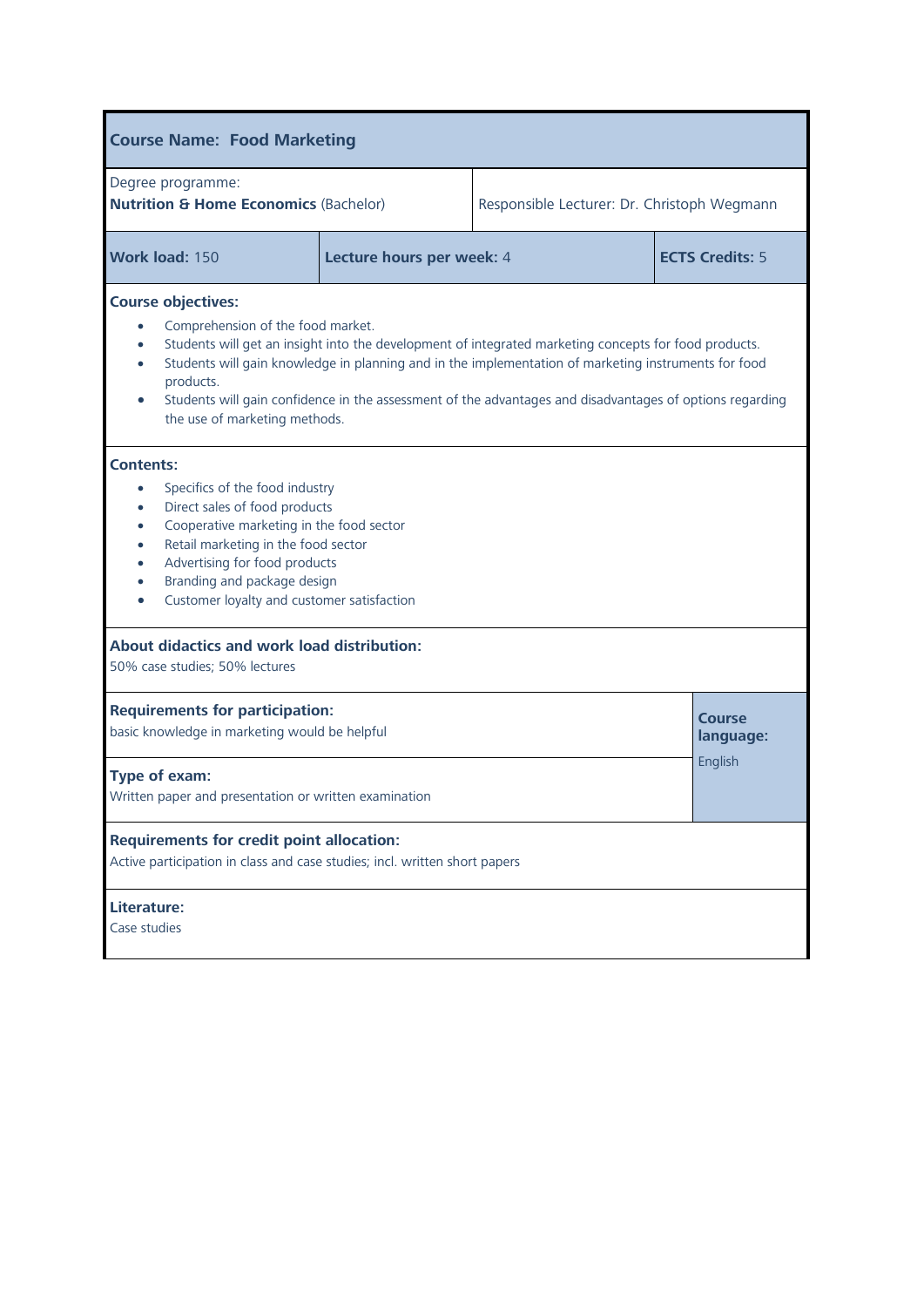| <b>Course Name: Food Safety &amp; Public Health Policy in Europe</b>                                                                                                                                                                                                                                                                                          |  |                                                     |  |  |
|---------------------------------------------------------------------------------------------------------------------------------------------------------------------------------------------------------------------------------------------------------------------------------------------------------------------------------------------------------------|--|-----------------------------------------------------|--|--|
| Degree programme:<br><b>Health Sciences (Bachelor)</b>                                                                                                                                                                                                                                                                                                        |  | Responsible Lecturer: Prof. Dr. Ralf Reintjes       |  |  |
| Work load: 150                                                                                                                                                                                                                                                                                                                                                |  | <b>ECTS Credits: 5</b><br>Lecture hours per week: 4 |  |  |
| <b>Course objectives:</b><br>To understand basic structures for food safety and Public Health policy in Europe<br>To get to know key players and their role in Europe (e.g. EFSA, ECDC, EC, National institutions).<br>To learn how processes in health policy work.<br>$\bullet$<br>To learn what takes place in case of a food safety/public health crisis. |  |                                                     |  |  |
| <b>Contents:</b><br>The EU quiz<br>$\bullet$<br>DG Sanco / DG for Health Consumers<br><b>General Food Law</b><br>EFSA, The European Food Safety Authority<br>ECDC, The European Centre for Disease Prevention and Control<br><b>EU Member States</b><br>The Melamine case<br>Dioxine scandals<br>Crisis Exercise with role play                               |  |                                                     |  |  |
| About didactics and work load distribution:<br>This seminar combines knowledge transfer with active practical involvement of the students. A simulation exercise<br>with role play will allow the participants to try out their knowledge in a realistic scenario.                                                                                            |  |                                                     |  |  |
| <b>Requirements for participation:</b><br><b>Course</b><br>Basic understanding of the EU and its role in food safety and public health policy.<br>language:                                                                                                                                                                                                   |  |                                                     |  |  |
| English<br>Type of exam:<br>Active participation and a written exam.                                                                                                                                                                                                                                                                                          |  |                                                     |  |  |
| <b>Requirements for credit point allocation:</b><br>Active participation and passing of the exam.                                                                                                                                                                                                                                                             |  |                                                     |  |  |
| Literature:<br>Up-to-date literature will be recommended in the course.                                                                                                                                                                                                                                                                                       |  |                                                     |  |  |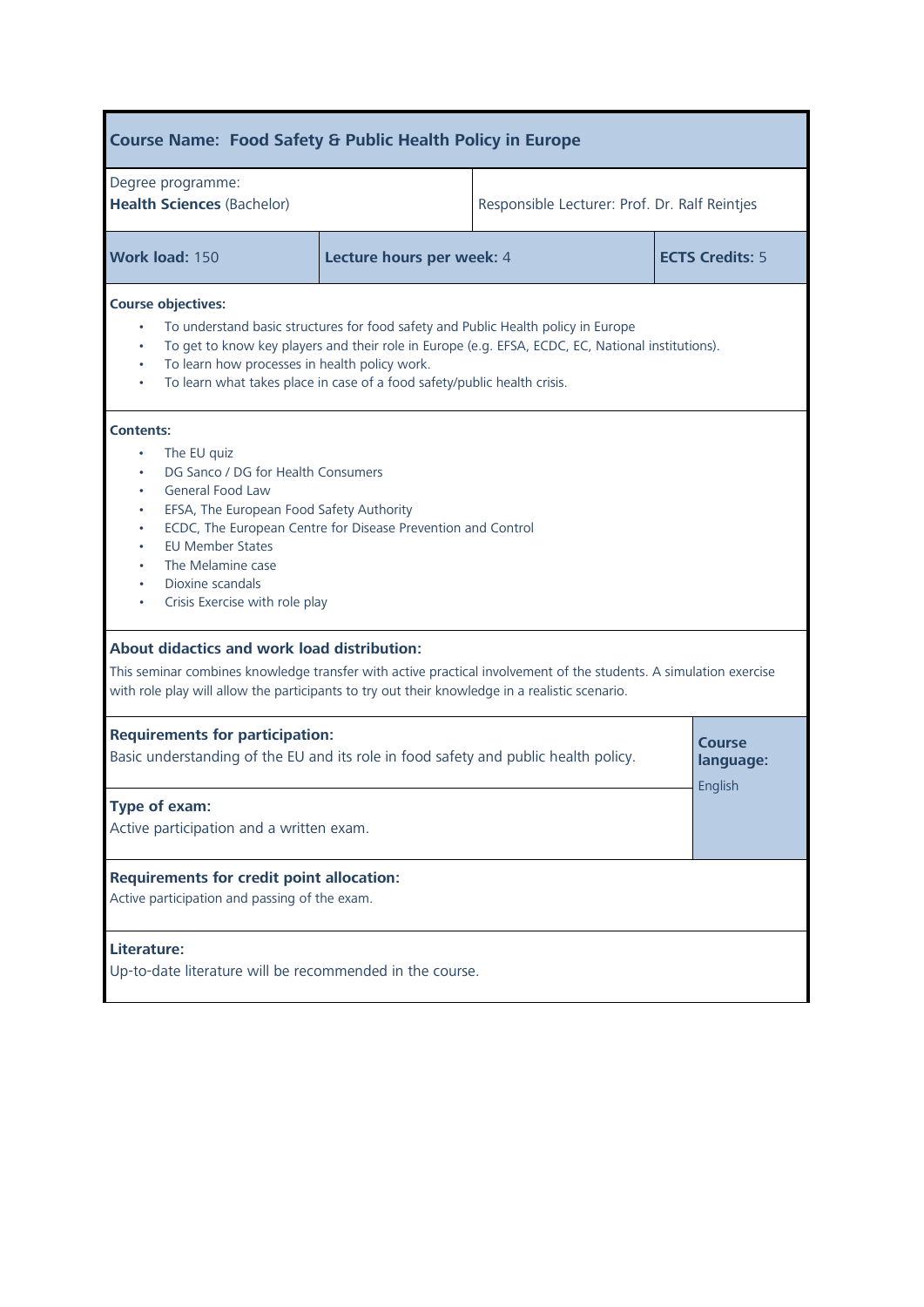| <b>Course Name: German Food and Culture</b>                                                                                                                                                                                                                                                                                                                                                                                                                                                                          |                           |           |                        |  |
|----------------------------------------------------------------------------------------------------------------------------------------------------------------------------------------------------------------------------------------------------------------------------------------------------------------------------------------------------------------------------------------------------------------------------------------------------------------------------------------------------------------------|---------------------------|-----------|------------------------|--|
| Degree programme:<br><b>Nutrition &amp; Home Economics (Bachelor)</b><br>Responsible Lecturer: Dipl. oec. troph. H. Koopmann                                                                                                                                                                                                                                                                                                                                                                                         |                           |           |                        |  |
| Work load: 150                                                                                                                                                                                                                                                                                                                                                                                                                                                                                                       | Lecture hours per week: 4 |           | <b>ECTS Credits: 5</b> |  |
| <b>Course objectives:</b><br>The module contains a culinary journey throughout Germany.<br>Students will find out about German favorite foods and beverages today and in the beginning of the last<br>$\bullet$<br>century.<br>It will be reasoned in which way living and eating in Germany has changed and which international influence<br>$\bullet$<br>has taken place during the last 50 years.<br>Students will prepare German traditional meals and will investigate the history of the recipes.<br>$\bullet$ |                           |           |                        |  |
| <b>Contents:</b><br>Development of consumer demand during the last century<br>$\bullet$<br>International Influences of eating behavior in Germany<br>$\bullet$<br>Development of Food production and processing<br>$\bullet$<br>Regional differences in German culture<br>$\bullet$<br>Preparing of typical German dishes<br>$\bullet$<br>History of the recipes German traditional meals<br>Market overview, consumption, price comparisons                                                                         |                           |           |                        |  |
| About didactics and work load distribution:<br>Scientific project                                                                                                                                                                                                                                                                                                                                                                                                                                                    |                           |           |                        |  |
| <b>Requirements for participation:</b><br><b>Course</b><br>active participation in group work                                                                                                                                                                                                                                                                                                                                                                                                                        |                           | language: |                        |  |
| English<br>Type of exam:<br>75% presentation of project works / 25 % survey report                                                                                                                                                                                                                                                                                                                                                                                                                                   |                           |           |                        |  |
| <b>Requirements for credit point allocation:</b><br>Active participation in group work and lessons                                                                                                                                                                                                                                                                                                                                                                                                                   |                           |           |                        |  |
| Literature:                                                                                                                                                                                                                                                                                                                                                                                                                                                                                                          |                           |           |                        |  |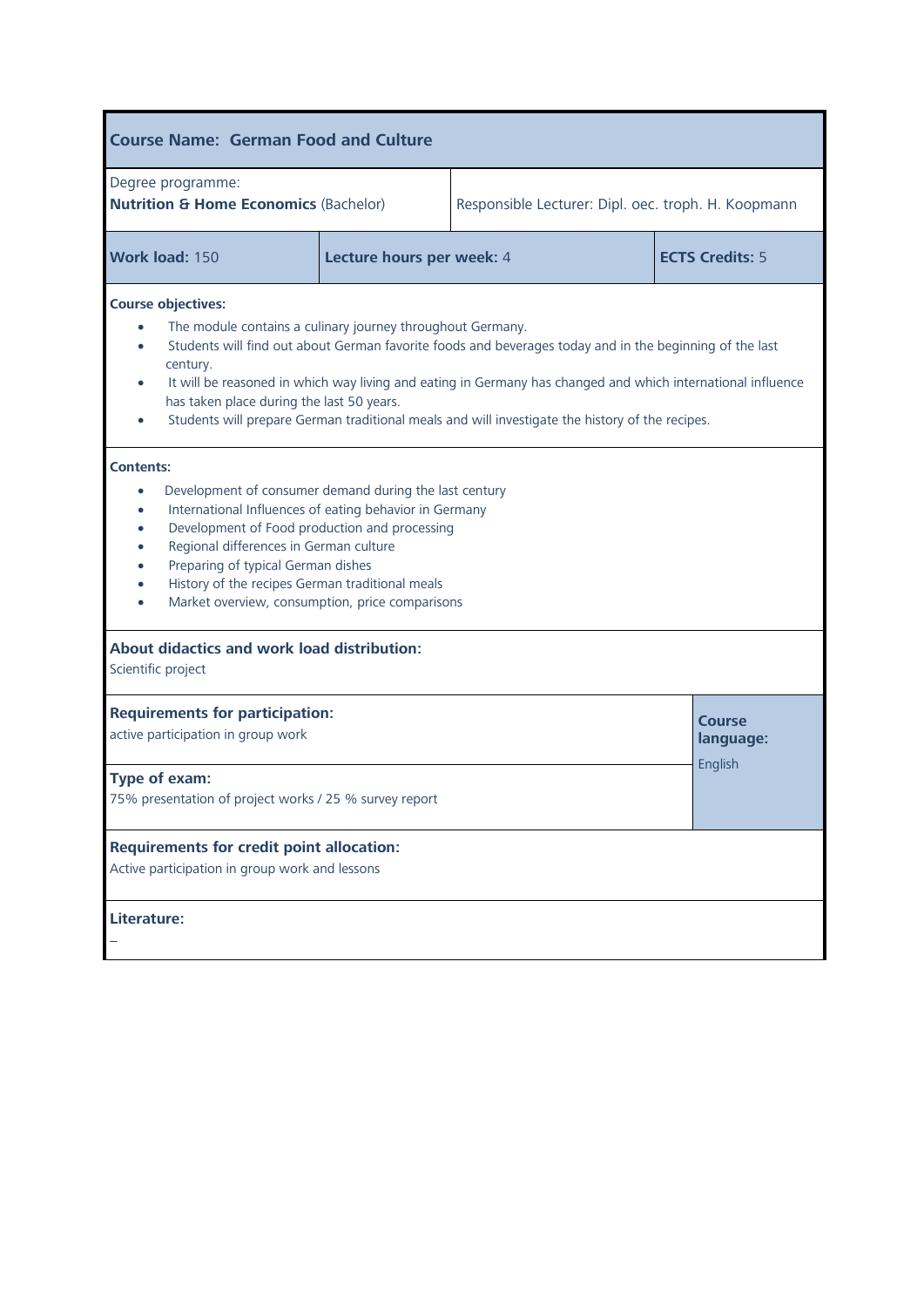# **Course Name: International Human Resource Management & Leadership**

| Degree programme:<br><b>Nutrition &amp; Home Economics (Bachelor)</b> |  | Responsible Lecturer: Prof. Dr. Phil. M.A., A. Berger-Klein |                        |
|-----------------------------------------------------------------------|--|-------------------------------------------------------------|------------------------|
| Work load: 150                                                        |  | Lecture hours per week: 4 (Blended Learning*)               | <b>ECTS Credits: 5</b> |

## **Course objectives:**

Course participants are able to identify interactional and organizational basics of Human Resource Management and<br>important topics of leadership practice: How is Human Resource Management defined? What are the goals of HRM What are the HRM activities? What are the processes that contribute to HRM activities? How does HRM impact  $\alpha$  are the HRM activities? What is the context in which HRM are contribute to HRM  $\alpha$ ? organizational performance? What is the context in which HRM processes take place?

- Strategic HRM / HRM strategies
- International Employee relations
- Organizational behavior
- HRM characteristics, impact and context
- Role of the HR function and the role of the HR practitioner
- HR policies, resourcing and HR development
- Performance Management
- Basics of Leadership & Leadership Instruments

About organization, [didactics](http://dict.leo.org/se?lp=ende&p=/Mn4k.&search=didactics) and work load distribution:<br>There are no regular weekly lectures. The course is a \*blended learning course. It is made up of a kick-off meeting to explain the course and put the class into groups; five workshops at regular intervals throughout the semester (total 64  $\epsilon$  contact bre) and put the class into groups; five workshops at regular intervals throughout the semester (total 644)  $\epsilon$ contact here are self-study with e-learning materials, case studies and work sheets between and as preparation for workshops (86 self-study hrs).

**Course structure:** Workshop 3 – Self-study Phase 4 – Workshop 4 – Self-study Phase 5 – Workshop 5

For each workshop two or more teams will be asked to prepare an additional case study which they present to the  $F$  for each work which workshop teams will be asked to prepare and additional case study which they present to the  $F$ total group. All work must be completed as a team in the individual groups.

| <b>Requirements for participation:</b><br>Students should have some prior knowledge of the field of human resource management.                                                                                                            | <b>Course</b><br>language:<br>English |  |
|-------------------------------------------------------------------------------------------------------------------------------------------------------------------------------------------------------------------------------------------|---------------------------------------|--|
| Type of exam:<br>Grading of each component of the course as described below.                                                                                                                                                              |                                       |  |
| <b>Requirements for credit point allocation:</b>                                                                                                                                                                                          |                                       |  |
| attendance of the kick-off meeting and four of the five workshops is mandatory<br>$\bullet$<br>successful completion of the e-learning module and worksheets<br>$\bullet$<br>under an accorduluse a team with presentation in a werkphan. |                                       |  |

- work on a case study as a team with presentation in a workshop
- successful completion of a team project: case study home country

### **Main Literature:**

- **Main Literature: Ansoff, H. I.: Strategic Management, New York 1979**<br>American Michael Antipology of Human Resource Management
	- Armstrong, M.: A Handbook of Human Resource Management Practice, 11th edition, London 2009
	- Baron, J. N., Kreps, D. M.: Strategic Human Resources, Danvers 1999
	- Becker, M.: Personalentwicklung Blg, Förderung u. Organisat. in Theorie u. Praxis, Stuttgart 2009
	- Berger, P., Berger-Klein, A., Krüger, D., Linhart, H.: Human Resource Management u. Arbeitsgestaltung Erfolgsfaktoren
	- **DE CENZO, / Robbins, S.P: Fundamentals of Human Resource Management, Hoboken, N.J. 2007**

(more:www.elearning.hawhamburg.de/pluginfile.php/20368/mod\_resource/content/3/ScriptHRM\_L SS2012 new literature.pdf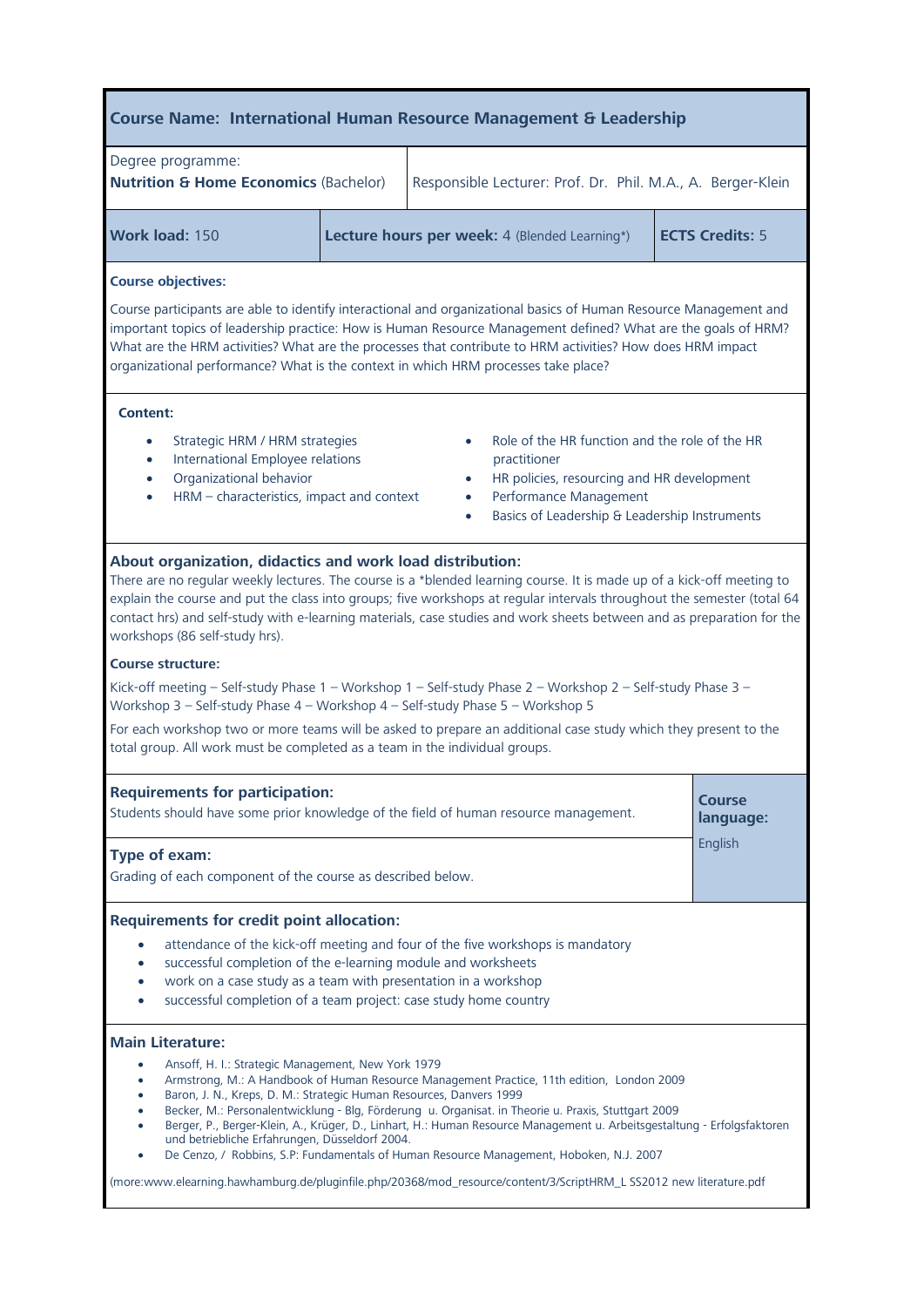| <b>Course Name: Marketing Research Project</b>                                                                                                                                                                                                                                                                                                                                                                                                                                                                                                                                                                                                                                           |                                                                                                             |                                                                         |                        |  |
|------------------------------------------------------------------------------------------------------------------------------------------------------------------------------------------------------------------------------------------------------------------------------------------------------------------------------------------------------------------------------------------------------------------------------------------------------------------------------------------------------------------------------------------------------------------------------------------------------------------------------------------------------------------------------------------|-------------------------------------------------------------------------------------------------------------|-------------------------------------------------------------------------|------------------------|--|
| Degree programme:<br><b>Nutrition &amp; Home Economics (Bachelor)</b>                                                                                                                                                                                                                                                                                                                                                                                                                                                                                                                                                                                                                    |                                                                                                             | Responsible Lecturer: Dipl. Soz. S. Otto; Dr.<br><b>Helmut Laberenz</b> |                        |  |
| Work load: 150                                                                                                                                                                                                                                                                                                                                                                                                                                                                                                                                                                                                                                                                           | Lecture hours per week: 4                                                                                   |                                                                         | <b>ECTS Credits: 5</b> |  |
| <b>Course objectives:</b><br>Students develop the skills necessary to undertake marketing research and/or investigate activities within a<br>business/management context, including project management.<br>The project work gives students the opportunity to devise a research question, conduct a small literature<br>$\bullet$<br>review, evaluate alternative approaches and methodologies in marketing research and develop a research<br>plan.<br>The field research enables students to gain insights in the practice of empirical research, data analysis and<br>report writing.<br>The final presentation will help the students to develop their oral and presentation skills. |                                                                                                             |                                                                         |                        |  |
| <b>Contents:</b><br>Structure of and criteria for good marketing research processes.<br>$\bullet$<br>Concept development, appropriateness of different research methods (survey, observation, experimental<br>$\bullet$<br>research)<br>Measurement and scaling concepts, questionnaire design, sample designs and sample procedures.<br>$\bullet$<br>Transforming raw data into information, communicating research results, oral presentation and research<br>$\bullet$<br>report.                                                                                                                                                                                                     |                                                                                                             |                                                                         |                        |  |
| About didactics and work load distribution:<br>75% projects and group work; 25% lectures                                                                                                                                                                                                                                                                                                                                                                                                                                                                                                                                                                                                 |                                                                                                             |                                                                         |                        |  |
| <b>Requirements for participation:</b><br>Course<br>basic knowledge in marketing and statistics                                                                                                                                                                                                                                                                                                                                                                                                                                                                                                                                                                                          |                                                                                                             |                                                                         | language:              |  |
| Type of exam:                                                                                                                                                                                                                                                                                                                                                                                                                                                                                                                                                                                                                                                                            | English<br>75% presentation (oral and essay) of project results; 25% assignment (individual learning diary) |                                                                         |                        |  |
| <b>Requirements for credit point allocation:</b><br>Active participation in group work (concept development, field research, data analysis and report writing) and classes                                                                                                                                                                                                                                                                                                                                                                                                                                                                                                               |                                                                                                             |                                                                         |                        |  |
| Literature:<br>Zikmund, W.M., Business Research Methods, South Western College Publishing, 2002                                                                                                                                                                                                                                                                                                                                                                                                                                                                                                                                                                                          |                                                                                                             |                                                                         |                        |  |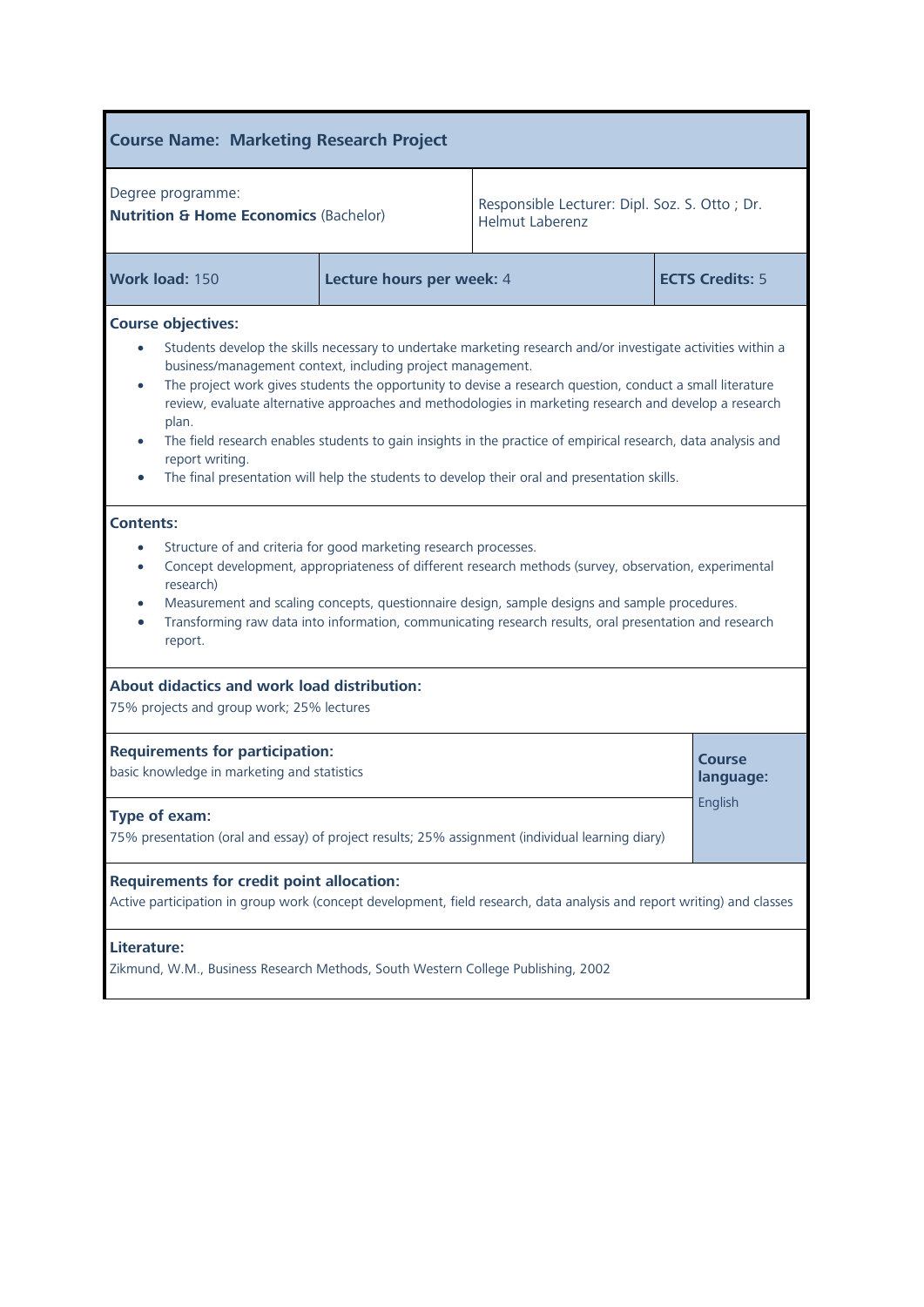| <b>Course Name: Project Management</b>                                                                                                                                                                                                                                                                                                                        |                           |  |                            |  |
|---------------------------------------------------------------------------------------------------------------------------------------------------------------------------------------------------------------------------------------------------------------------------------------------------------------------------------------------------------------|---------------------------|--|----------------------------|--|
| Degree programme:<br><b>Nutrition &amp; Home Economics (Bachelor)</b><br>Responsible Lecturer: Prof. Dr. C. Wegmann                                                                                                                                                                                                                                           |                           |  |                            |  |
| Work load: 150                                                                                                                                                                                                                                                                                                                                                | Lecture hours per week: 4 |  | <b>ECTS Credits: 5</b>     |  |
| <b>Course objectives:</b><br>To plan separate projects and to apply the instruments of the project management<br>$\bullet$<br>To work as a project manager in a small up to middle-sized projects<br>$\bullet$<br>To work client orientated in projects<br>$\bullet$<br>To recognise critical situations in the project management                            |                           |  |                            |  |
| <b>Contents:</b><br>Project organisation<br>Definition of project aims and scope<br>Project controlling<br>Roles and responsibilities<br>Context analysis<br>$\bullet$<br>Leadership and conflicts<br>Project workflow planning with critical path<br>$\bullet$<br>Use of project management software (MS<br>method<br>Project)<br>Resource and cost planning |                           |  |                            |  |
| About didactics and work load distribution:<br>Teaching and discussions (50%),<br>Group work (case studies), student presentations (50%)                                                                                                                                                                                                                      |                           |  |                            |  |
| <b>Requirements for participation:</b><br>none                                                                                                                                                                                                                                                                                                                |                           |  | <b>Course</b><br>language: |  |
| Type of exam:<br>written examination or<br>presentation, written summary, three learning diaries                                                                                                                                                                                                                                                              |                           |  | English                    |  |
| <b>Requirements for credit point allocation:</b><br>successful completion of written exam at the end of the semester or<br>presentation and written paper and three learning diaries                                                                                                                                                                          |                           |  |                            |  |
| Literature:<br>Portney, S.E. (2007): Project Management for Dummies, 2nd ed., ISBN-10: 0470049235.<br>Robert, P. (2007): A guide to project management, The Economist (ed.), Profile Books Ltd., ISBN: 978 1 86197 822 6.                                                                                                                                     |                           |  |                            |  |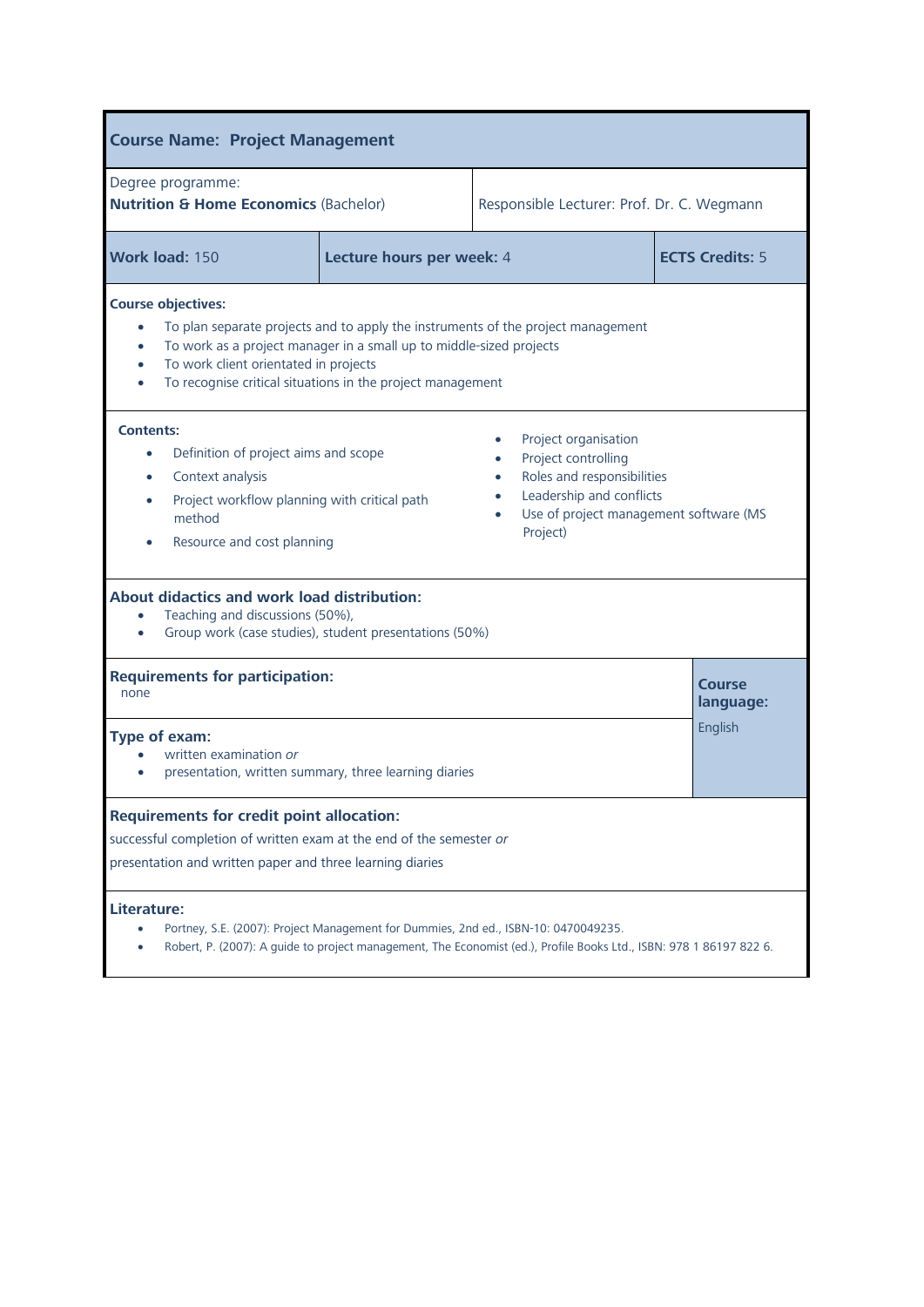| <b>Course Name: Public Health Nutrition</b>                                                                                                                                                                                                                                                                                                                                                                                                                                                                                            |                           |                                                              |  |                            |
|----------------------------------------------------------------------------------------------------------------------------------------------------------------------------------------------------------------------------------------------------------------------------------------------------------------------------------------------------------------------------------------------------------------------------------------------------------------------------------------------------------------------------------------|---------------------------|--------------------------------------------------------------|--|----------------------------|
| Degree programme:<br><b>Nutrition Sciences (Bachelor)</b>                                                                                                                                                                                                                                                                                                                                                                                                                                                                              |                           | Responsible Lecturers: Prof. Dr. J. Westenhöfer; G. Paetzelt |  |                            |
| Work load: 150                                                                                                                                                                                                                                                                                                                                                                                                                                                                                                                         | Lecture hours per week: 4 |                                                              |  | <b>ECTS Credits: 5</b>     |
| <b>Course objectives:</b><br>To describe and assess the significance of nutrition for Public Health<br>$\bullet$<br>To use the Public Nutrition Action Cycle<br>$\bullet$<br>To read and understand nutritional epidemiological literature<br>$\bullet$<br>To understand the linkages between worldwide hunger and food<br>$\bullet$                                                                                                                                                                                                   |                           |                                                              |  |                            |
| <b>Contents:</b><br>Nutritional epidemiology: survey of the nutritional status, bio-statistical methods, sources error and bias,<br>$\bullet$<br>methods of adjustment and correction<br>Important nutritional epidemiology studies: Framingham, Nurses Health Study, EPIC, Monica<br>$\bullet$<br>Public Health Nutrition Action Cycle<br>$\bullet$<br>Major Public Health nutrition problems: over-nutrition, malnutrition, cardiovascular diseases, diabetes, cancer<br>Social status and food<br>Global issues in relation to food |                           |                                                              |  |                            |
| About didactics and work load distribution:<br>Lecture<br>Group work<br>Participation in a survey study                                                                                                                                                                                                                                                                                                                                                                                                                                |                           |                                                              |  |                            |
| <b>Requirements for participation:</b><br>Basic knowledge of nutrition                                                                                                                                                                                                                                                                                                                                                                                                                                                                 |                           |                                                              |  | <b>Course</b><br>language: |
| English<br>Type of exam:<br>Written homework paper (Essay)                                                                                                                                                                                                                                                                                                                                                                                                                                                                             |                           |                                                              |  |                            |
| <b>Requirements for credit point allocation:</b><br>Participation in and contribution to survey study; Submission of assignment paper                                                                                                                                                                                                                                                                                                                                                                                                  |                           |                                                              |  |                            |
| Literature:<br>Gibney, M.J. et al. (2004). Public Health Nutrition. Oxford UK: Blackwell<br>World Health Organisation (2003). Diet, nutrition and the prevention of chronic diseases. WHO Technical Report Series, No.<br>916                                                                                                                                                                                                                                                                                                          |                           |                                                              |  |                            |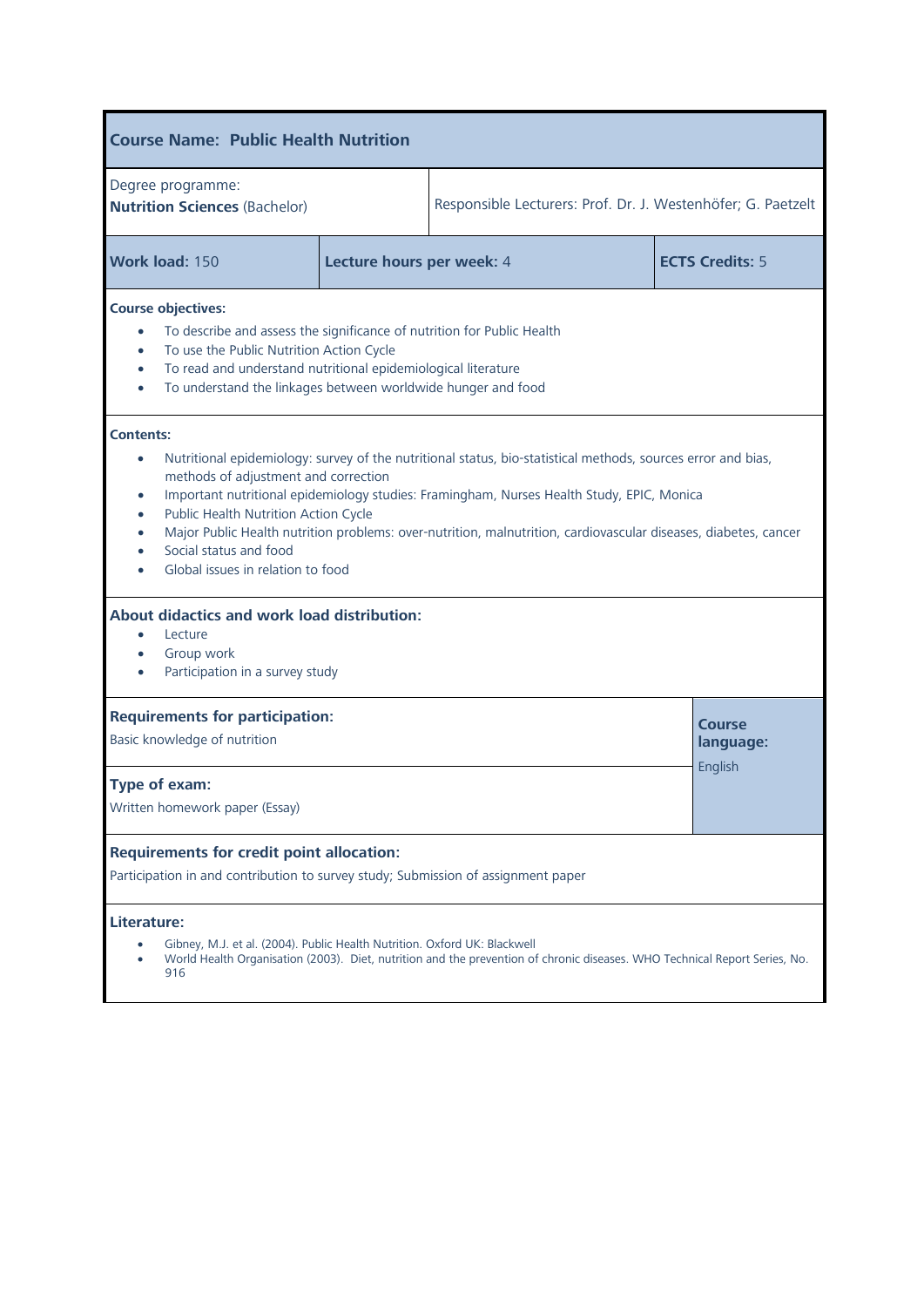## **Course Name: Public Health Project** Degree programme: **Health Science** (Bachelor) Responsible Lecturers: Profs. Annette C. Seibt, Christiane Deneke **Work load: 150 <b>Lecture hours per week:** 4 **ECTS Credits: 5 Course objectives:** The goal of the project is to improve intercultural intelligence preparing students to become part of a globally competent public health work force, from a human rights perspective. Objectives are • to increase students' intercultural awareness and competencies, • to enhance students' knowledge on human rights in their relation to health, • to conduct a survey on the issue, analyse the data and present them in a scientific public health context. **Contents:** Part 1: A theoretical and competence-evaluating introduction to Intercultural Intelligence. Students will be reflecting concepts and learning definitions of »culture« and models of explanations and development of intercultural literacy ("Iceberg" and "Onion" Model, and Bennetts' "Development Model of Intercultural Sensitivity" (DMIS). Students will conduct an internationally acknowledged and validated self-test (IEC by the Kozai Group, Portland, Oregon, USA) and receive feedback on specific areas of improvement for their own competencies. The relevance of intercultural intelligence and competence will be discussed on the background of human rights and with the perspective of working and studying internationally in a global public health work force and context. Part 2: Based on the self-test taken and the reflections in light of own newly-gained competencies, students will conduct a survey with other students, both local and international. Focus of this part is the management of a self-conducted survey

including the pilot test, the interviewing, data cleaning, data entry, data analysis (in Excel). The result of this project is planned to be either a poster, to be presented at a conference, or a paper (if the process and results point to academic relevance).

## **About [didactics](http://dict.leo.org/se?lp=ende&p=/Mn4k.&search=didactics) and work load distribution:**

Problem based learning and student presentations; 72 contact hours, 78 hours home and field work

| <b>Requirements for participation:</b>                                               | <b>Course language:</b> |
|--------------------------------------------------------------------------------------|-------------------------|
|                                                                                      | English                 |
| <b>Type of exam:</b>                                                                 |                         |
| Student presentations; undertaking and presenting results of a self-conducted survey |                         |

### **Requirements for credit point allocation:**

Active participation in the self-reflection process and collaboration with students from other regions and cultures; acknowledgement and respect of differences in the participants in respect to gender, culture and region; working and researching autonomously and in teams and use different media for result presentations.

## **Literature:**

- AUS-EUphe Content Area 3: Intercultural Intelligence, Lecture 1 and 2 / AUS-EUphe Content Area 1: Human Rights, Lecture 1 and 2
- Savicki V, ed. Developing Intercultural Competence and Transformation Theory, Research and Application in International Education. Stylus Publishing, Virginia, 2008
- Deardorff DK, ed. The Sage Handbook of Intercultural Competence. Sage, California, 2009
- Straub J, Weidemann A, Weidemann D, Hrsg. Handbuch interkulturelle Kommunikation und Kompetenz. Grundbegriffe Theorien – Anwendungsfelder. Verlag JB Metzler, Stuttgart + Weimar, 2007
- Roth J, Köck C, Hrsg. Culture communication skills. Bayrischer Volkshochschulverband. München 2004.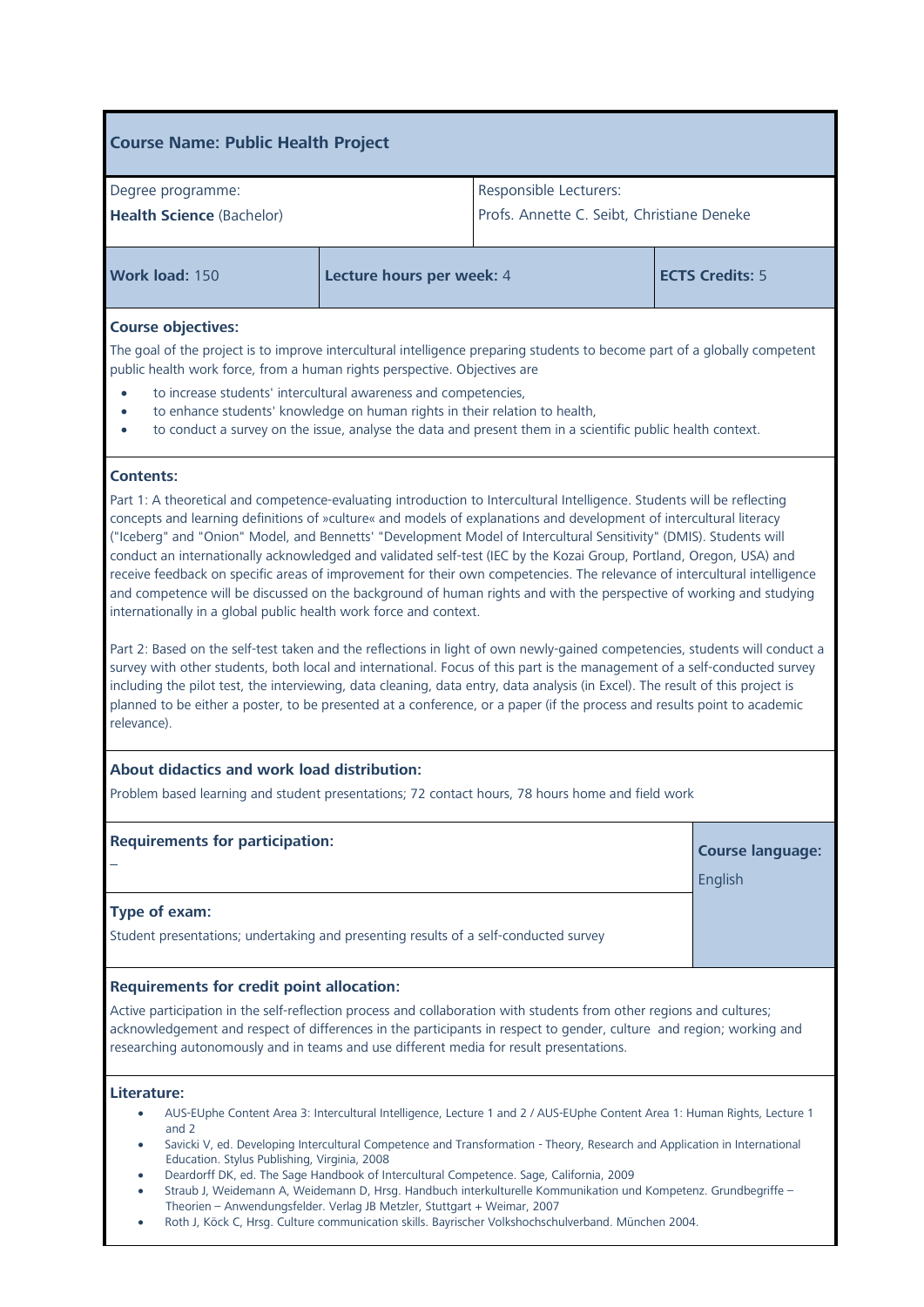| <b>Course Name: Quality of Nutrition &amp; Hygiene in Catering Services</b>                                                                                                                                                                                                                                                                                                                                                                                                                                                                                                                                                                                                                                                                                                                                                                                                                                                                               |                           |                                           |                        |  |
|-----------------------------------------------------------------------------------------------------------------------------------------------------------------------------------------------------------------------------------------------------------------------------------------------------------------------------------------------------------------------------------------------------------------------------------------------------------------------------------------------------------------------------------------------------------------------------------------------------------------------------------------------------------------------------------------------------------------------------------------------------------------------------------------------------------------------------------------------------------------------------------------------------------------------------------------------------------|---------------------------|-------------------------------------------|------------------------|--|
| Degree programme:<br><b>Nutrition &amp; Home Economics (Bachelor)</b>                                                                                                                                                                                                                                                                                                                                                                                                                                                                                                                                                                                                                                                                                                                                                                                                                                                                                     |                           | Responsible Lecturer: Prof. Arens-Azevedo |                        |  |
| Work load: 150                                                                                                                                                                                                                                                                                                                                                                                                                                                                                                                                                                                                                                                                                                                                                                                                                                                                                                                                            | Lecture hours per week: 4 |                                           | <b>ECTS Credits: 5</b> |  |
| <b>Course objectives:</b><br>Students will be able to<br>Describe the mission statement of catering<br>Evaluate the different specialised systems like cook and serve, cook and chill etc.<br>Describe current and future equipment and decide the adequate technology based on the different demands<br>of guests<br>Develop and evaluate nutritional standards for consumers in different institutions<br>$\bullet$<br>Implement and control HACCP procedures<br>$\bullet$<br>Know the European regulations and how it works<br>$\bullet$<br>Implement quality assurance and improve continuously                                                                                                                                                                                                                                                                                                                                                       |                           |                                           |                        |  |
| <b>Contents:</b><br>The catering market in Europe and Germany<br>$\bullet$<br>Specialized Systems like cook and chill, cook and serve, cook and freeze, sous vide etc.<br>٠<br>Transport, storage and distribution of meals<br>٠<br>Menu planning and Convenience foods<br>$\bullet$<br>Basic conditions of food supply in different institutions like kindergarden, schools, nursing homes, canteens<br>and hospitals.<br>Development of specific nutritional standards<br>$\bullet$<br>Food and Nutrition Action Plan of Europe and Germany - consequences for catering<br>$\bullet$<br>Hygiene management and HACCP                                                                                                                                                                                                                                                                                                                                    |                           |                                           |                        |  |
| About didactics and work load distribution:<br>Presentations, working in small groups, discussions, visits to different institutions                                                                                                                                                                                                                                                                                                                                                                                                                                                                                                                                                                                                                                                                                                                                                                                                                      |                           |                                           |                        |  |
| <b>Requirements for participation:</b><br>Basic knowledge of nutrition science<br>Type of exam:                                                                                                                                                                                                                                                                                                                                                                                                                                                                                                                                                                                                                                                                                                                                                                                                                                                           |                           | <b>Course language:</b><br>English        |                        |  |
| Written test - multiple choice<br><b>Requirements for credit point allocation:</b><br>Successfully passed written examination, participation in group work and presentations                                                                                                                                                                                                                                                                                                                                                                                                                                                                                                                                                                                                                                                                                                                                                                              |                           |                                           |                        |  |
| Literature:<br>Davis, B.; Lockwood, A.; Pantelidis, J.: Food and Beverage Management, Taylor & Francis 2012<br>Directorate -General for Health&Consumers (ed.): Strategy for Europe on nutrition, overweight and obesity related health<br>$\bullet$<br>issues, Implementation Report, Brussels 2010<br>Lassen;A.D. et.al.: Development and validation of a new simple health meal index for canteens, Public Heath Nutrition 13<br>$\bullet$<br>$(10)$ , p. $1559 - 1565$<br>National Food Service Management Institute, University of Mississippi (ed.): A guide to centralized food service systems<br>$\bullet$<br>2002<br>Sprenger, R.A.: Hygiene for Management, 15 <sup>th</sup> edition, Highfield 2009<br>Wartman, K.; Bauman, E.: Sustainable Nutrition, Berkeley 2010<br>Monash University (ed.): Greening up our catering, Australia 2009<br>$\bullet$<br>School Food Trust (ed.) Secondary School meals. Eat better - Do better, London 2010 |                           |                                           |                        |  |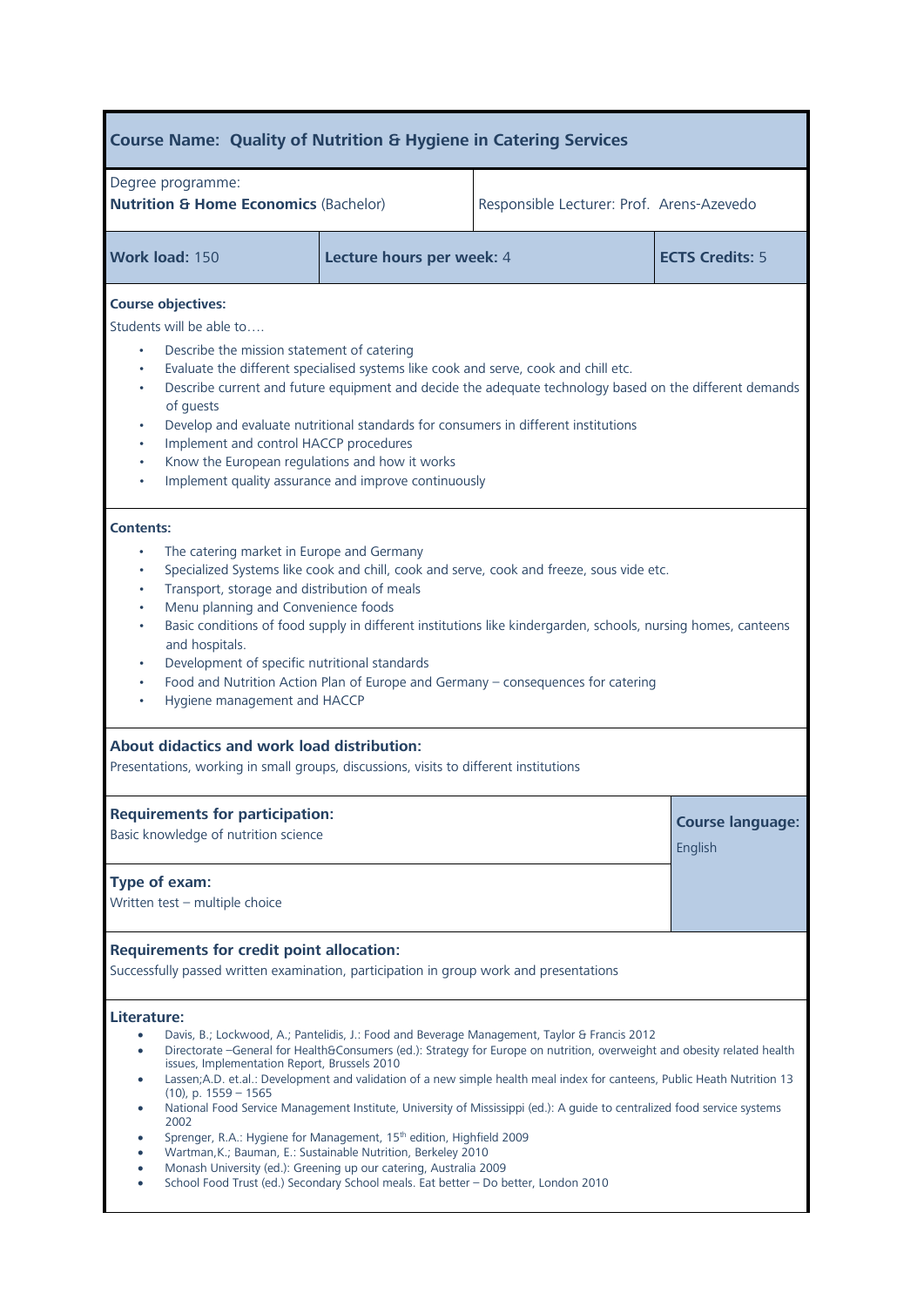| <b>Course Name: Scientific Ergonomics with Lab</b>                                                                                                                                                                                                                                                                           |                           |                                   |                     |  |  |
|------------------------------------------------------------------------------------------------------------------------------------------------------------------------------------------------------------------------------------------------------------------------------------------------------------------------------|---------------------------|-----------------------------------|---------------------|--|--|
| Degree programme:<br><b>Health Sciences (Bachelor)</b>                                                                                                                                                                                                                                                                       |                           | Responsible Lecturer: Frank Simon |                     |  |  |
| Work load: 150                                                                                                                                                                                                                                                                                                               | Lecture hours per week: 4 | <b>ECTS Credits: 5</b>            |                     |  |  |
| <b>Course objectives:</b><br>Students gain scientific expertise through a combination of theoretical and practical knowledge<br>Students acquire general competence by combining expertise on the systems Human - Health -<br>Work                                                                                           |                           |                                   |                     |  |  |
| <b>Contents:</b><br>9 experiments: workplace evaluation, work organization, electrocardiogram, electromyography,<br>ergospirometry, lifting and carrying of loads, working surrounding (noise, climate, lighting),<br>bioelectrical impedance analysis, occupational skin protection<br>Ergonomic project<br>Scientific work |                           |                                   |                     |  |  |
| About didactics and work load distribution:<br>Students conduct 9 experiments in our laboratory<br>$\bullet$<br>Students choose a scientific project related to the ergonomics and work on it in a seminar<br>$\bullet$                                                                                                      |                           |                                   |                     |  |  |
| <b>Requirements for participation:</b><br>Basic knowledge of scientific work                                                                                                                                                                                                                                                 |                           |                                   | Course<br>language: |  |  |
| English<br>Type of exam:<br>Presentation or report                                                                                                                                                                                                                                                                           |                           |                                   |                     |  |  |
| <b>Requirements for credit point allocation:</b>                                                                                                                                                                                                                                                                             |                           |                                   |                     |  |  |
| Participation in group work<br>Participation in lab work                                                                                                                                                                                                                                                                     |                           |                                   |                     |  |  |
| Literature:<br><b>Experiment instructions</b><br>Specific literature according to the project                                                                                                                                                                                                                                |                           |                                   |                     |  |  |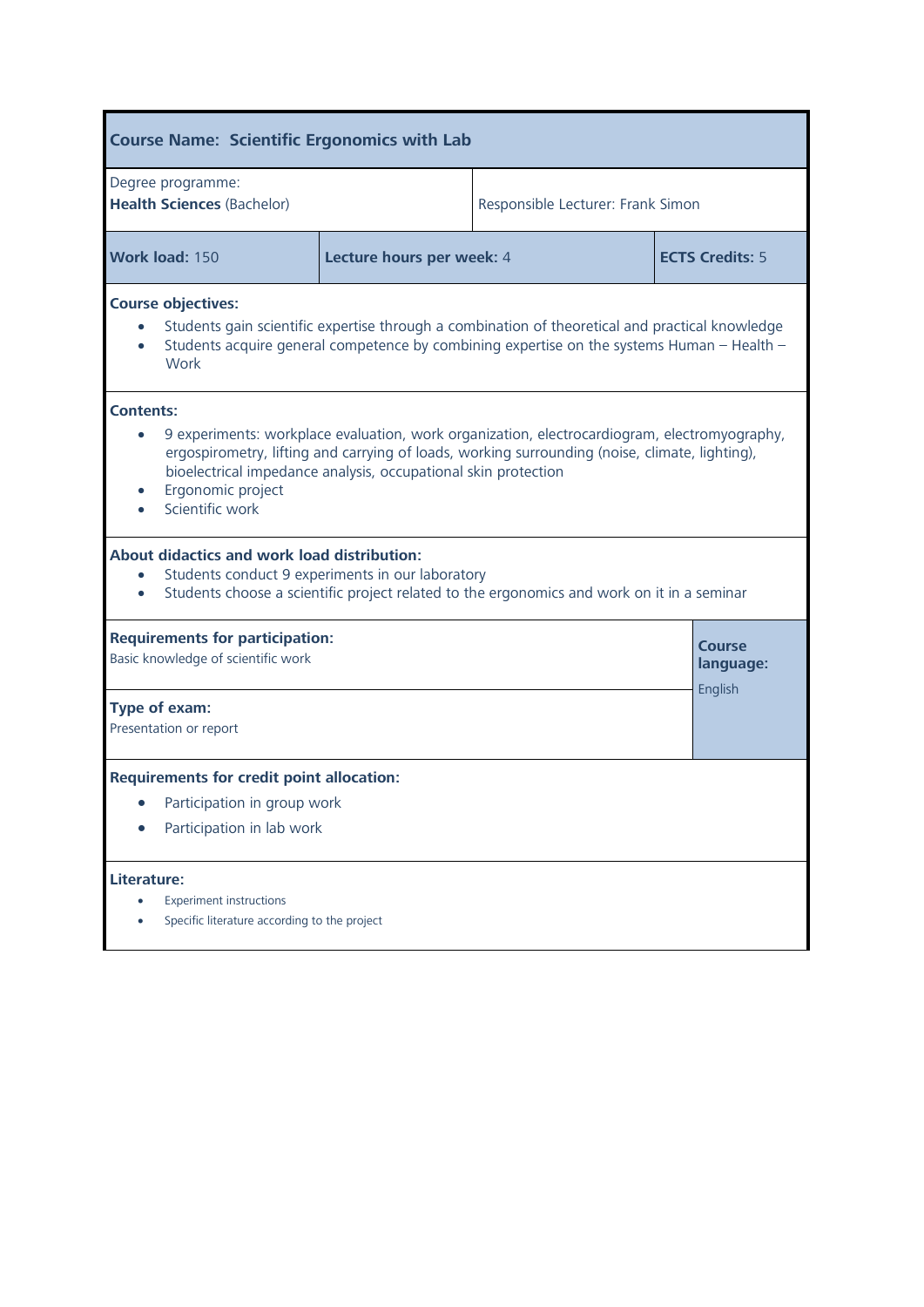| <b>Course Name: Sensory Analysis</b>                                                                                                                                                                                                                                                                                                                                                                                                                                                                                                                                                                                                                                                                                       |                           |                                                                                                                                                                             |         |  |
|----------------------------------------------------------------------------------------------------------------------------------------------------------------------------------------------------------------------------------------------------------------------------------------------------------------------------------------------------------------------------------------------------------------------------------------------------------------------------------------------------------------------------------------------------------------------------------------------------------------------------------------------------------------------------------------------------------------------------|---------------------------|-----------------------------------------------------------------------------------------------------------------------------------------------------------------------------|---------|--|
| Degree programme:<br><b>Nutrition &amp; Home Economics (Bachelor)</b><br>Responsible Lecturer: Prof. Dr. Andrea Bauer                                                                                                                                                                                                                                                                                                                                                                                                                                                                                                                                                                                                      |                           |                                                                                                                                                                             |         |  |
| Work load: 150 hours                                                                                                                                                                                                                                                                                                                                                                                                                                                                                                                                                                                                                                                                                                       | Lecture hours per week: 4 | <b>ECTS Credits: 5</b>                                                                                                                                                      |         |  |
| <b>Course objectives:</b><br>Students will be able to select and train panellists for sensory evaluation, and monitor panel performance.<br>Students will be familiar with the planning, and the execution of sensory tests, both with and without having<br>$\bullet$<br>hard- and software for sensory evaluation at hand. This includes the selection of appropriate sensory methods,<br>the statistical analysis of the data, and the interpretation and communication of the results.                                                                                                                                                                                                                                 |                           |                                                                                                                                                                             |         |  |
| <b>Contents:</b><br>Introduction to sensory perception (physiology)<br>Panellist selection and training, screening tests; threshold testing, testing colour and texture perception of<br>$\bullet$<br>panellists, perception of aroma qualities<br>Setting up a sensory laboratory<br>$\bullet$<br>Descriptive methods<br>$\bullet$<br><b>Discrimination tests</b><br>$\bullet$<br>Hedonic / affective tests<br>$\bullet$<br>Sensory methods for application in quality management<br>$\bullet$<br>Statistical methods for data analysis, interpretation of the results<br>$\bullet$<br>Introduction to software for sensory data collection and data analysis<br>$\bullet$<br>Documentation of sensory tests<br>$\bullet$ |                           |                                                                                                                                                                             |         |  |
| About didactics and work load distribution:<br>The workload comprises 60 hours of lecturing and 90 hours of independent study. During the lectures the theoretical<br>background is provided, and students conduct sensory tests with a wide array of food products. The data collected<br>during these tests are statistically analysed and interpreted in an interactive, easy-to-follow way.                                                                                                                                                                                                                                                                                                                            |                           |                                                                                                                                                                             |         |  |
| <b>Requirements for participation:</b><br>Participants should ideally have some basic knowledge in statistics                                                                                                                                                                                                                                                                                                                                                                                                                                                                                                                                                                                                              |                           | <b>Course</b><br>language:                                                                                                                                                  |         |  |
| Type of exam:<br>Written exam at the end of the course<br>$\bullet$<br>course                                                                                                                                                                                                                                                                                                                                                                                                                                                                                                                                                                                                                                              |                           | Participants need to write 2 short reports (not marked) on sensory tests of their choice<br>and design a short FIZZ-session (not marked) for sensory testing throughout the | English |  |
| <b>Requirements for credit point allocation:</b><br>Compulsory attendance of lectures and classes and successful completion of the exam                                                                                                                                                                                                                                                                                                                                                                                                                                                                                                                                                                                    |                           |                                                                                                                                                                             |         |  |
| Literature:<br>Lawless, H. T. and H. Heymann (2010). Sensory Evaluation of Food: Principles and Practices. Heidelberg, Springer.<br>Stone, H., R. Bleibaum, et al. (2012). Sensory Evaluation Practices. London, Academic Press.<br>Meilgaard, M. C., G. V. Civille, et al., Eds. (2007). Sensory Evaluation Techniques. Boca Raton, CRC Press.<br>O'Mahony, M. (1986). Sensory Evaluation of Food: Statistical Methods and Procedures. New York, Marcel Dekker.                                                                                                                                                                                                                                                           |                           |                                                                                                                                                                             |         |  |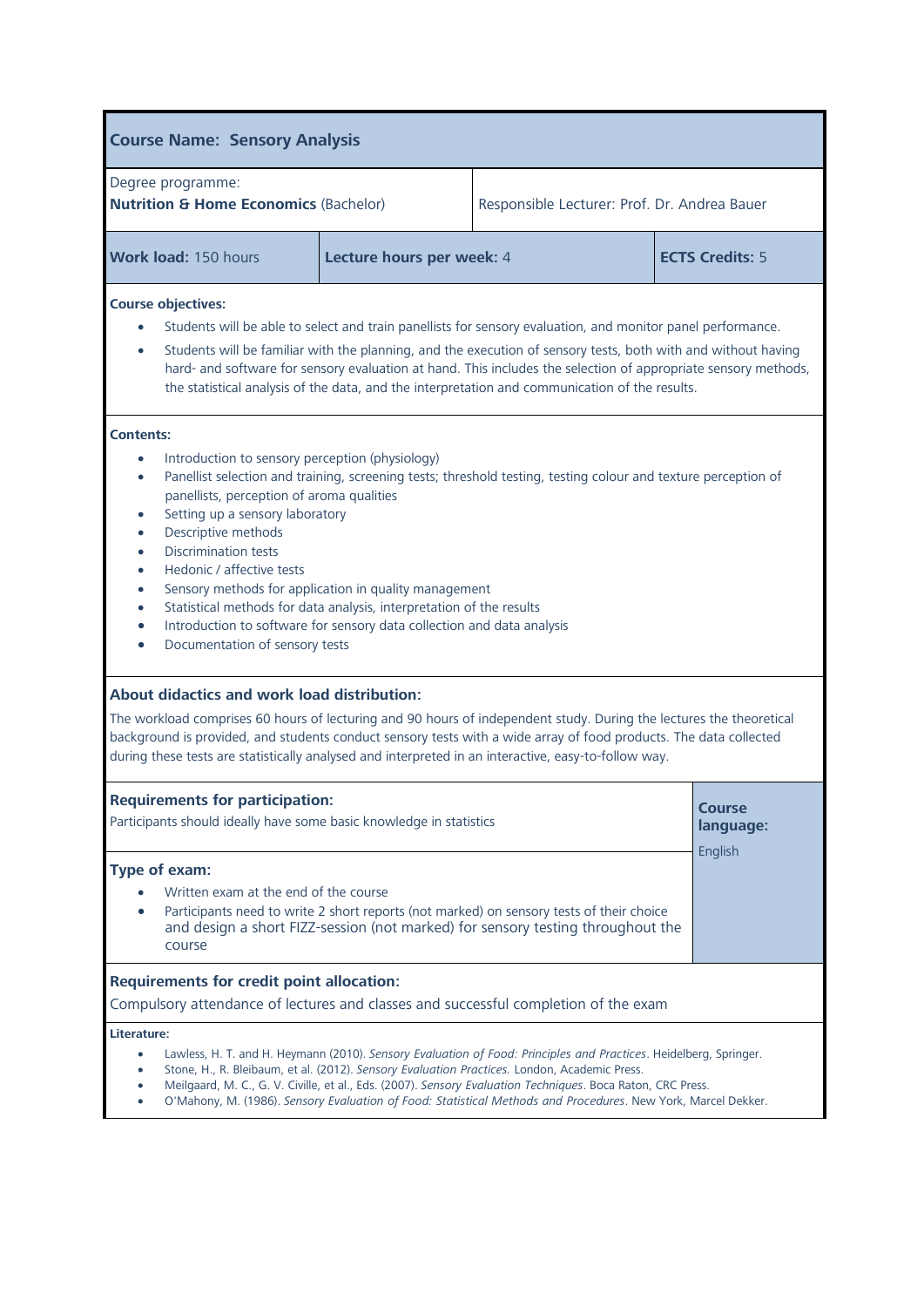| <b>Course Name: Working in Multi-cultural Groups</b>                                                                                                                                   |                           |                                                                                                                                                                                                                                                                                                                                                                                                                                                                                                                                                                      |  |                                |
|----------------------------------------------------------------------------------------------------------------------------------------------------------------------------------------|---------------------------|----------------------------------------------------------------------------------------------------------------------------------------------------------------------------------------------------------------------------------------------------------------------------------------------------------------------------------------------------------------------------------------------------------------------------------------------------------------------------------------------------------------------------------------------------------------------|--|--------------------------------|
| Degree programme:<br><b>Nutrition &amp; Home Economics (Bachelor)</b><br>Responsible Lecturer: Prof. H. Helker                                                                         |                           |                                                                                                                                                                                                                                                                                                                                                                                                                                                                                                                                                                      |  |                                |
| Work load: 150                                                                                                                                                                         | Lecture hours per week: 4 |                                                                                                                                                                                                                                                                                                                                                                                                                                                                                                                                                                      |  | <b>ECTS Credits: 5</b>         |
| <b>Course objectives:</b><br>$\bullet$<br>$\bullet$<br>$\bullet$<br>and work in a multicultural working environment.                                                                   |                           | Repetition and immersion of classic methods of group work and their application in a multicultural context.<br>Course objective is to raise the students' level of awareness of the differences in communicative practices in<br>different Cultures and the consequences these differences might have in intercultural communication.<br>The course will encourage the students to be critical about stereotypes in language and thinking. The course<br>will help students to identify and understand the meaning of multiculturalism as a process in team building |  |                                |
| <b>Contents:</b><br>communication.                                                                                                                                                     |                           | Applying classic techniques of group work, the course looks into the development of practical skills.<br>Theory and practice of team management - team building, leading, conflict management.<br>Theory of cultural differences in communicative practices taking into account both verbal and non-verbal                                                                                                                                                                                                                                                           |  |                                |
| About didactics and work load distribution:<br>Seminar, Group Work, Project Work and Student Presentations, Electronic Platform for Blended Learning,<br><b>Intercultural Training</b> |                           |                                                                                                                                                                                                                                                                                                                                                                                                                                                                                                                                                                      |  |                                |
| <b>Requirements for participation:</b><br>Basic knowledge in social psychology                                                                                                         |                           |                                                                                                                                                                                                                                                                                                                                                                                                                                                                                                                                                                      |  | Course<br>language:<br>English |
| Type of exam:<br>presentation of group work and written report                                                                                                                         |                           |                                                                                                                                                                                                                                                                                                                                                                                                                                                                                                                                                                      |  |                                |
| <b>Requirements for credit point allocation:</b><br>Regular attendance and active participation, presentation of group work and written report                                         |                           |                                                                                                                                                                                                                                                                                                                                                                                                                                                                                                                                                                      |  |                                |
| Literature:<br>$\bullet$<br>West, M.A. Ed. (1996) Handbook of Work Group Psychology<br>Landis, D., Bhagat, R.S. (Ed.) (1996) Handbook of Intercultural Training                        |                           | Jandt, F. (2009) An Introduction to Intercultural Communication: Identities in a Global Community                                                                                                                                                                                                                                                                                                                                                                                                                                                                    |  |                                |

L